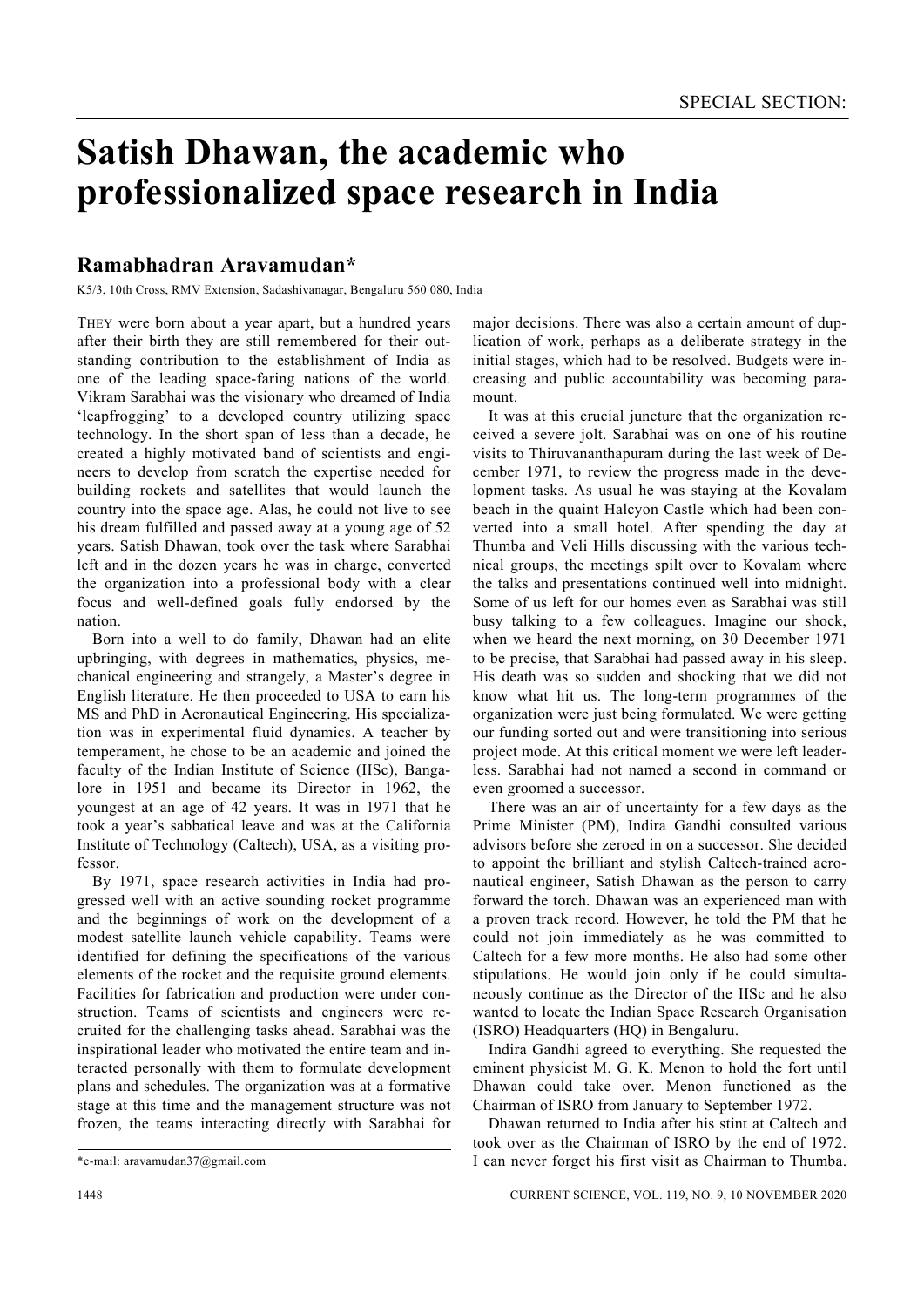We were accustomed to Sarabhai's visits which often resembled some kind of endless durbar – the entire place would be abuzz with activity and everyone milled around him, trying to capture his attention. We did not know what to expect of the new Chairman.

 That day all of us waited with great anticipation for this professor about whom we had heard so much. We wanted to flood him with reports and proposals. I arrived at the airport early and as was the practice in those innocent pre-high-jacking days, walked straight onto the tarmac. I was surprised to see our resplendently turned out CISF men lined up almost to the bottom of the mobile staircase of the aircraft. In an attempt to impress the Chairman, Kulkarni the administrative controller had ordered our entire CISF force to form a guard of honour to receive the boss at the airport.

 I will never forget Dhawan's expression of shock and surprise when he got down from the aircraft along with the other passengers. At first, he thought the guard of honour was for some other VIP. Later, he realized it was for him and not for some top military brass. He was then ceremoniously escorted to Thumba with motorcycle outriders followed by a procession of official cars. By the time we reached Thumba, his surprise turned into annoyance. Having been an academic all his life, he obviously disapproved of pomp and ceremony.

 At Thumba he was introduced to the senior officials who took him round some of the laboratories and gave him a presentation of the ongoing activities. It was now beyond working hours, but the milling crowd of scientists and engineers was still around him. We were all accustomed to Sarabhai's style of functioning and assumed the new chairman will continue to work through the evening until midnight and beyond.

 Suddenly Dhawan looked around. 'Why are you all still here?' he asked. 'Is it not time for you to go home?' We all stopped in our tracks. How could we leave the Chairman and go home at this time? But Dhawan was adamant. He gently told us to take a break and come back refreshed the next day.

 It took us some time to get used to this new style of functioning, which was more practical, systematic and level-headed. Sarabhai's management style was that of a patriarch dealing with a small, well-knit family. It was a kind of monolithic structure and he operated on a one-toone basis. There were no formal systems in place, with parallel technical teams operating, sometimes working on similar systems without much coordination. This was fine and even desirable when the organization was just building up. But now the time had come to invest large amounts of public funds and the casual style of management had to change. Accountability to Parliament and the public for the money spent needed to be ensured and results shown. This was when Sarabhai the father figure passed away and Dhawan the academic took over. And he brought in a totally new style of functioning.

 Dhawan's first task was to bring some order into the widely dispersed teams by integrating them and defining their individual roles and collective responsibilities. This he did by forming programme-based centres with undisputed leadership. He also organized a national level review of the long-term tasks of ISRO in consultation with internal and external experts. The national agencies which would be the ultimate users of the products were also included in the dialogue. The recommendations and action items of this exercise were used to formulate the development plans and demands for grants from the Government.

 Dhawan's style of management was quite business like. He followed the HQ-type of structure by hiring management-educated and experienced young men as shadow teams in the HQ. They would perform a technical and budgetary analysis of each programme, and provide him with daily feedback on the progress and indicate problem areas. He also introduced an elaborate annual budget exercise. Senior personnel from all the centres were assembled in the HQ. The directors and project managers presented their proposals in open forums. Searching queries and clarifications could be raised by anyone present, irrespective of hierarchy. This ensured there was clarity and no duplication. Meanwhile the band of management specialists from the HQ whom we had nicknamed 'the blue-eyed boys', would take frantic notes and ask tough questions.

 The change in style was difficult to deal with at first. But soon we realized that this kind of change was inevitable given the increasing complexity and size of the budgets involved. The scrutiny became more rigorous. Our new Chairman was a dignified man with great intellectual honesty. He encouraged honest criticism and was quick to recognize merit. He was quite systematic with a no-nonsense style.

 Dhawan was particular that the local industry and academia should be associated with the programme, and that there should be a two-way dissemination and absorption of expertise. So, he inducted organizations like HAL, BEL and institutions like IISc, IITs and other Government laboratories to partner ISRO. Under a programme titled RESPOND, small grants were made to various research teams to undertake specific projects for space research.

 The space research activities during Sarabhai's tenure were coordinated by the Department of Atomic Energy, but Dhawan decided that the time had come to create an independent Government department for space research. So the Department of Space (DoS) was formally established with a Space Commission directing the programme, somewhat on the lines of the Atomic Energy Commission. In the Government resolution forming the Space Commission, which was drafted by Dhawan, he made sure that the professionals were insulated from the drudgery of bureaucracy. His draft read, the Space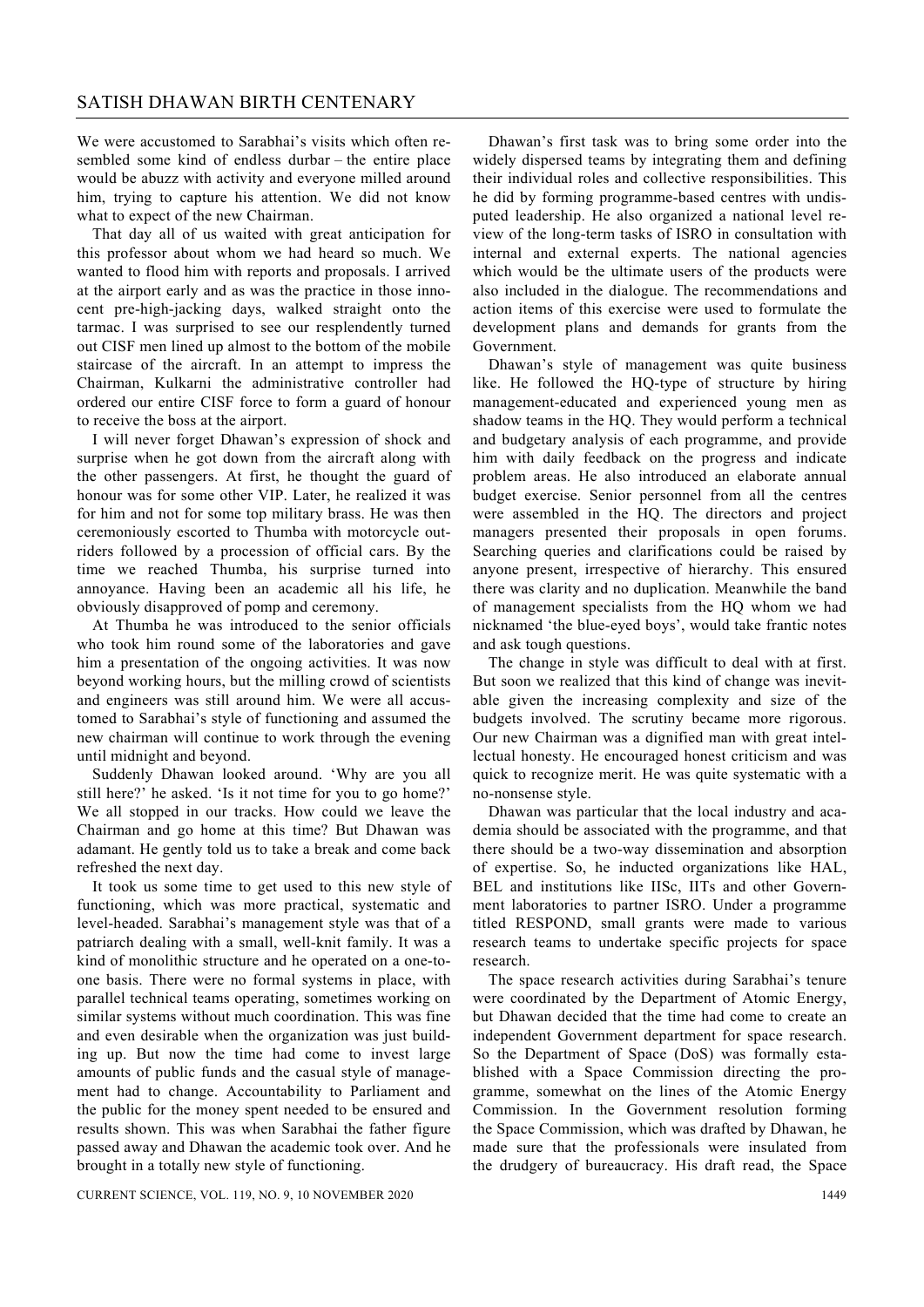Commission and the DoS are being set up 'in order to promote a rapid development of activities connected with Space Science, Space Technology and Space Applications, the Government of India consider it necessary to set up an organisation, free from all non-essential restrictions or needlessly inelastic rules, which will have the responsibility in the entire field of Science and technology of Outer Space'.

 Having been brought up as an academic and researcher, Dhawan knew that ultimately the value of investment in space research lies in its real applications to the rapid development of the nation and society in general. He therefore set about creating interfaces with the user communities for effective planning and utilization of the capabilities generated and also to provide mid-course correction, wherever needed. He thus formed the INSAT Coordination Committee with membership from the Department of Telecommunication, Department of Information and Broadcasting, Department of Science and Technology, etc. to formulate and monitor the implementation of the INSAT system. This ensured that by the time the INSAT satellite and the corresponding ground segment were ready, the users were prepared to utilize the same system. Similarly, to overview and implement the remote sensing, programme, he created the National Natural Resources Management System (NNRMS), overview committee for coordinating the creation and utilization of remote sensing data from the IRS satellites. For monitoring work on space sciences, he formed an Advisory Committee on Space Sciences (ADCOS). Thus, Dhawan ensured that both within the organization and outside among the user agencies, effective systems were put in place to generate and absorb the fruits of space research for the rapid development of the country.

 Dhawan's colleagues at ISRO remember him for his integrity and large-hearted nature. The early days of SLV development were fraught with many technical problems and reverses. There were dramatic failures which left the development teams frustrated. Dhawan, ably supported by the venerable Brahm Prakash, who was Director of the Vikram Sarabhai Space Centre, made sure that the teams did not lose heart and encouraged them to learn from the failures and overcome the problems. As A. P. J. Abdul Kalam, the man entrusted with SLV development used to remark, Dhawan being a noble leader would assume personal responsibility for the failure, but when the mission succeeded, he would let his younger colleagues take the credit. He was also particular that the failure analysis should be kept transparent with the widest participation of engineers and scientists, irrespective of their rank. This set the tone for the future practice in ISRO as to the method of handling failures and improvement of reliability. He realized that being a high-risk enterprise, space technology needed to pay great attention to quality and reliability as well as safety. Personally, he assigned me the task of organizing a HQ-level overview body for ensuring uniform reliability practices across the organization. Similar arrangements were made for safety practices, especially since ISRO handled a large amount of hazardous materials and processes.

 One of the major contributions of Dhawan was the induction of the industry and academia into the process of design, development, fabrication and utilization of space hardware and systems. He was of the firm conviction that while ISRO will benefit by this relationship, the industries and academia will also thrive by this association. Thus, today one sees industries making important rocket hardware, satellite subsystems and ground support equipment, and gradually the complexity of systems manufactured outside ISRO has been increasing. As a consequence, ISRO's capacities have been better deployed for important R&D work.

 This concept of Dhawan has assumed such a national importance that the Government of India has considered it expedient to throw open the space sector to private enterprise and start-ups to undertake end-to-end activities. The Government feels that an open and inclusive space sector would accelerate job creation, innovation and growth. With this in view, orders have been issued to create an autonomous nodal agency called the Indian National Space Promotion and Authorization Centre (IN-SPACe) under DoS as a separate vertical for permitting and regulating the activities of the private industry in the space sector. This will be the nodal agency to handhold and promote private endeavours in the space sector, and ISRO will share its technical expertise as well as its facilities with them.

 Dhawan's efforts to streamline the organization not only covered the scientific and technical elements, but also the administrative and human resources aspects of ISRO. In this he was ably assisted by outstanding bureaucrats like M. K. Vellodi, T. N. Seshan and similar stalwarts. In the initial years, employees were inducted into the organization from various sources and at various times on different terms. There was thus a wide range of salaries and wages for persons with the same qualifications and experience. And these persons had to work together. This led to a lot of heartache and dissatisfaction. Dhawan ordered a scheme for the normalization of the terms of employment. This was a major effort which demanded the active attention of scientists and administrative staff to the point of impacting on the development schedules. But Dhawan felt that it was vital to set things right and that employee satisfaction was paramount for progress. Many anomalies were sorted out during this process. We slogged hard in this regard, working overtime to define formulas for rectifying the anomalies, knowing that perfect solutions are impossible. Undoubtedly, this exercise vastly improved the job satisfaction level among the employees.

 Another important change Dhawan brought about was in respect of performance evaluation of personnel and